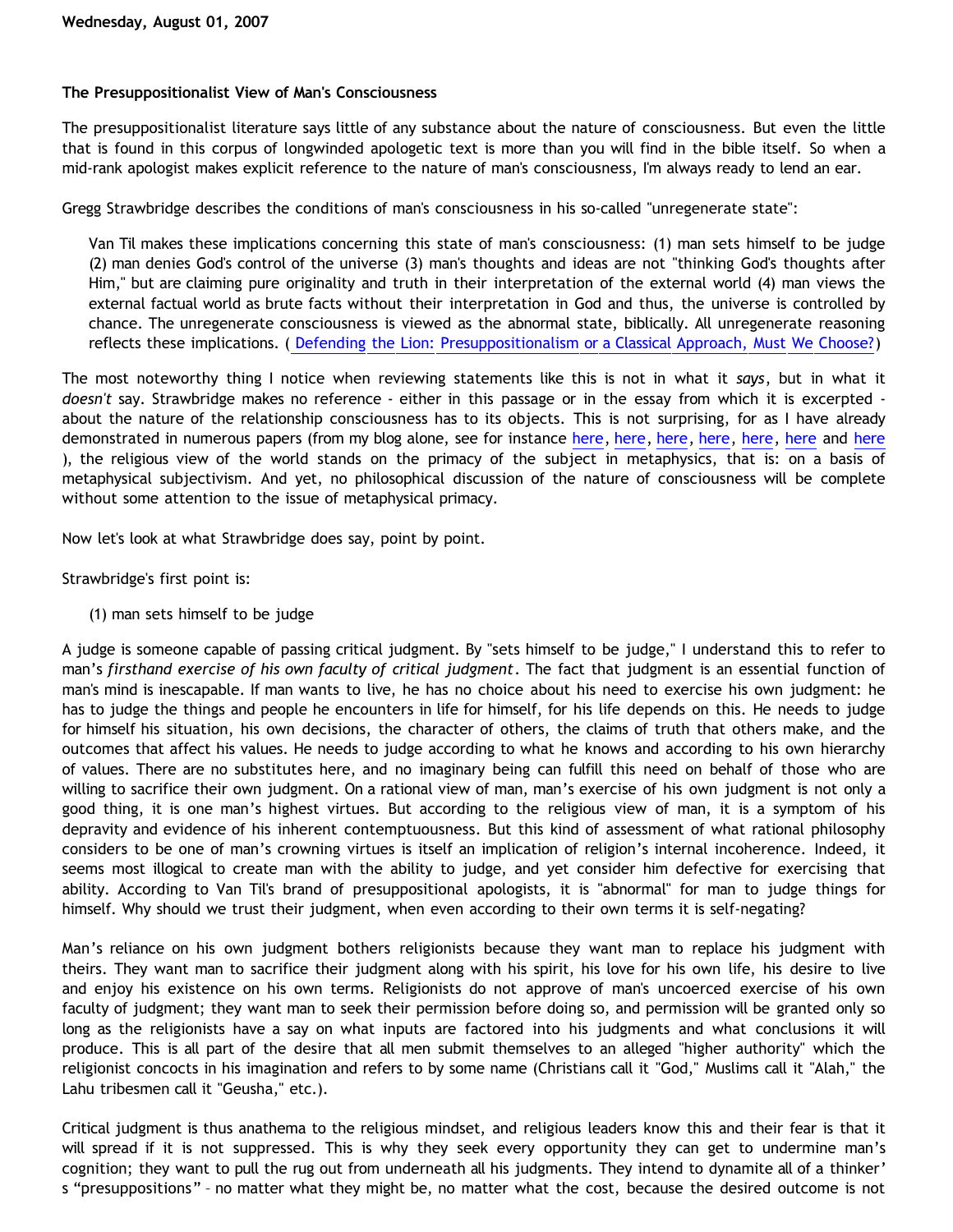"the Truth" or "righteousness" or any other feigned piety, but simply more fish in the nets. An uncritical fish is always going to be easier to catch.

The religionists do not want any man to think that he can live his life according to his own terms, for this in and of itself poses a formidable threat to the authority they claim on behalf of their imaginary deity. Because of this, a thinking, judging mind is taken by the apologist as an affront to his religious program, so it comes as no surprise that apologists would want to cite man's use of his mind to judge things as a point of guilt against him. Man's "sin" - on the religious view that Strawbridge recites here - is that he thinks and judges on his own terms. The "ideal" which Christianity would have man adopt is that he become like an unthinking fish who, as believers were themselves, can be easily netted by their predatory techniques. A thinking, judging man is less likely to be bamboozled by schemes that are meant for unthinking fish, and preponderance of thinking, judging individuals in society would skew the intellectual marketplace against the religionists' program.

Strawbridge's second point is:

(2) man denies God's control of the universe

This is simply the believer's own point of view being projected as if it had significance beyond the constructs of Christian imagination. It doesn't, but it shows how narrow that point of view really is. For it could just as easily be said that man (at least some men, anyway) denies Allah's control of the universe, Osiris' control of the universe, Geusha's control of the universe, Blarko's control of the universe, etc., etc., etc. All of this can be said of the atheist to the very same degree that the Christian can say he denies the Christian god's control of the universe. A more accurate (and less impassioned) way of stating the point is to say that the atheist simply does not assume that any invisible magic being controls the universe. Whether the atheist recognizes it or not, this position is in keeping with the primacy of existence metaphysics, for it essentially holds that the universe exists independent of consciousness. This is the fundamental premise which Christianity denies; and denial of this fundamental premise is what is common to the varieties of religious belief that Christians would prefer to ignore, as we saw above.

The thesis that "man denies God's control of the universe" of course suggests that the assumption that some invisible supernatural being *does* control the universe is self-evident in some way, or at least unmistakable. It takes the god premise totally for granted without explaining why. But from the perspective of rational philosophy, that is the question which the theist will never be able to answer: Why would an honest man affirm that an invisible supernatural being does "control... the universe" in the first place? Why would an honest man assume the [cartoon](http://bahnsenburner.blogspot.com/2005/03/cartoon-universe-of-theism.html) [universe premise](http://bahnsenburner.blogspot.com/2005/03/cartoon-universe-of-theism.html) when it's obvious that the universe is not analogous to a cartoon?

## Strawbridge's third point is:

(3) man's thoughts and ideas are not "thinking God's thoughts after Him," but are claiming pure originality and truth in their interpretation of the external world.

Like the prior two points, this point is essentially a misdirected complaint. If the believer truly believes that there is a god and that this god created the universe and every man within it, then logically all deficiencies trace back to this creator. It does no good to tell man that he was created by an omnipotent, all-knowing deity according to an " eternal plan," and then rail against him for not conforming to the believer's conception of that plan.

As the believer seeks to manufacture guilt on the part of outsiders in order to deaden his conscience to the pangs resulting from adopting such a deeply contorted worldview, he now construes the outsider's very use of his own mind as a symptom of antithesis to the god he imagines. And in an ironic sense that he does not anticipate, the believer is right: the rational man does think with his own mind. In actuality, man has no choice about the facts that the thoughts he thinks are his own – for cognition is a firsthand faculty of the self, and that he lacks the ability to read other minds – as if he could magically access their contents. Christianity thus holds man guilty for adhering to facts which he cannot change.

But it is not the case – and the theologians routinely fail to produce any argument in support of their distortions – that the thinking man claims that his every thought is originally his. A rational man is happy to accept those ideas which he determines to be true and relevant to his overall self-interest from others. This is most obvious in the case of learning directly from another individual, such as from a co-worker at a new job.

It's silly for the apologist to assert that a thinker claims "pure originality" on behalf of his thoughts, simply because he does not believe in some invisible magic being. It is silly accusations such as this which apologists cling to in order to make their task of discrediting non-believers all the easier. But convenience is no standard when it comes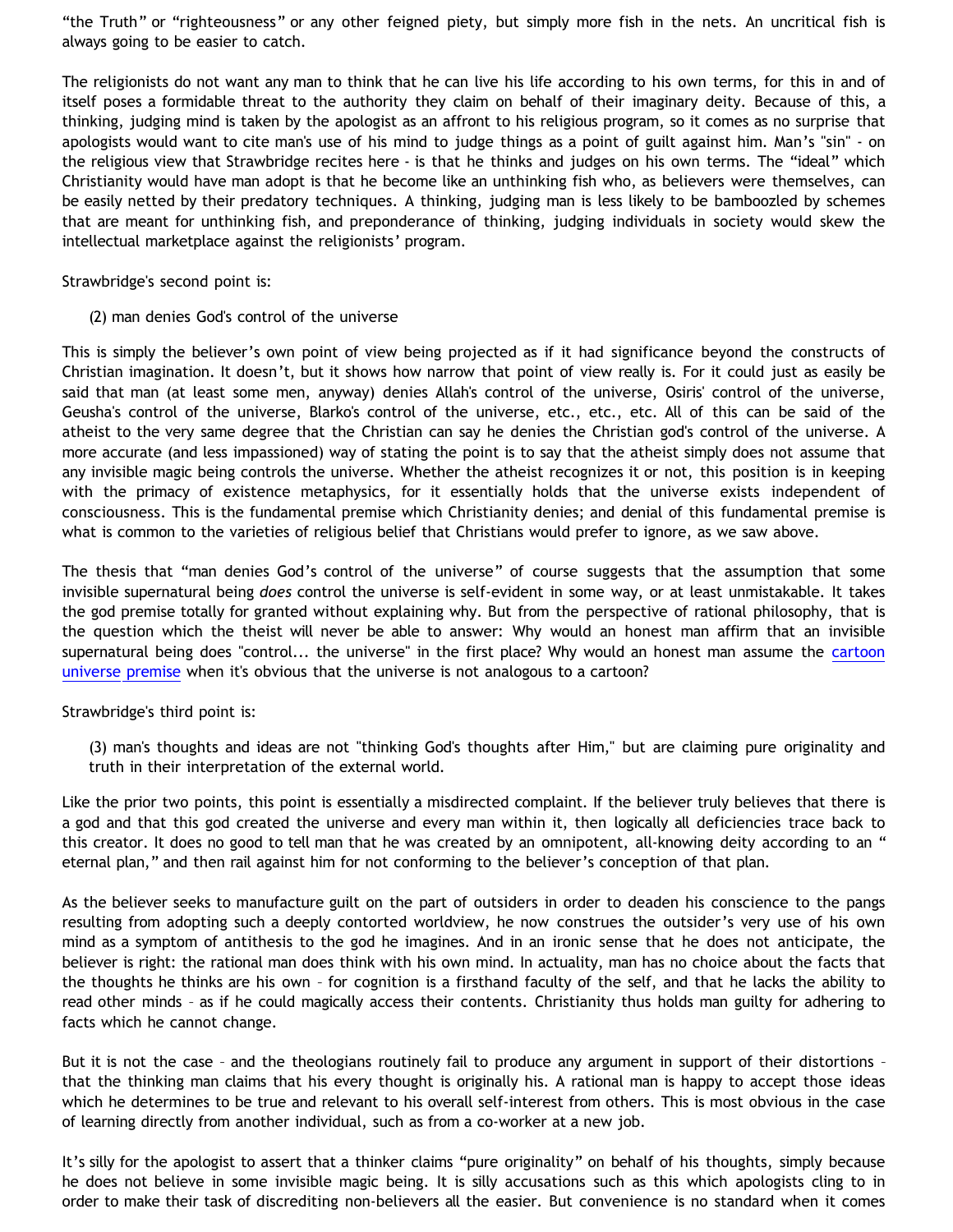to discerning what is true.

Strawbridge's final point is:

(4) man views the external factual world as brute facts without their interpretation in God and thus, the universe is controlled by chance.

A rational worldview affirms the *objective theory of facts*, which teaches that facts are data belonging to the reality which obtain independent of conscious actions. This theory is in direct compliance with the metaphysical primacy of existence, which holds that the objects of consciousness exist and are what they are independent of consciousness. Facts are something which consciousness discovers, not creates or dictates. The alternative to this view is some form of subjectivism (see for instance [Theism and Subjective Metaphysics\)](http://bahnsenburner.blogspot.com/2006/12/theism-and-subjective-metaphysics.html), which essentially reverses the relationship between consciousness and its objects that the objective theory of facts assumes. It is by nature necessarily invalid by any objective measure.

The objectivity of facts is so consistently attested by our every experience that it could only be a form of wishful thinking to suppose that facts conform to anyone's conscious actions. It is something that is so obviously true that we take it for granted, and many philosophers seem to find it degrading when it is pointed out to them. And yet it is not only true, but also fundamental. Who walks along a road and expects its course to change according to his shifting preferences? Should one truly believe that reality will rearrange itself and conform its particulars to what he believes, wishes, yearns for, fears or imagines?

So why even suppose that the universe is controlled by some central force (e.g., "chance," Geusha, the Christian god, *Star Wars'* "the Force," etc.) in the first place? Christians naturally assume this as part of their worldview's teachings, because their worldview assumes the primacy of consciousness metaphysics as its most fundamental premise. Apologists do not validate this premise, for they cannot. In fact, defenders of theism seem conspicuously unaware of the issue of metaphysical primacy, until of course it is brought to their attention. But even then, they have no uniform response to it, which is precisely what we would expect from those who adopt a worldview premised on the primacy of consciousness.

But notice the false dichotomy implicit in point (4): either the universe is controlled by the Christian god, or by "chance." To understand this dichotomy better, we need to know what the presuppositionalists mean by "chance." John Frame defines 'chance' as

events that occur without cause or reason. ([A Van Til Glossary](http://www.frame-poythress.org/frame_articles/2000VanTilGlossary.html))

How does the absence of the assumption that the Christian god is controlling everything imply adherence to the view that "events... occur without cause or reason"? This is never explained. In fact, the presuppositional apologist seems completely unable to give any reason why the only alternative to the presumption of divine supervision of the universe's "internal affairs" must be that "events... occur without cause or reason." Snow melting on a mountainside is not something that "occur[s] without cause or reason" - it occurs because the sun warms the snow to its melting point; and yet the theist gives no reason why we should suppose that an invisible supernatural being brings this about. Such false dichotomies themselves are not arguments, but they are often used in place of arguments in order to pummel non-believers into submission. After all, who would want to take the position that the events which occur in the universe, "occur without cause or reason"? The false dichotomy is asserted by the apologist in the hopes that its insidious premises will be accepted without question. Fortunately, the objective theory of facts means we can dismiss such false dichotomies without further ado. (See my blog [Presuppositionalism](http://bahnsenburner.blogspot.com/2005/03/presuppositionalism-vs-causality.html) [vs. Causality\)](http://bahnsenburner.blogspot.com/2005/03/presuppositionalism-vs-causality.html)

If man is not supposed to exercise his own faculty of judgment, assume the non-cartoon universe of atheism, use his own mind, and apply the objective theory of facts, what's the ideal? Strawbridge describes Christianity's preferred alternative as follows:

Regenerate Consciousness--This is the renewed state of believers in which the mind, will, and emotions seek submission under their Creator. The intellect no longer assumes the ultimate place, but seeks revelation that it might be brought to total submission.

That explains a lot, for I do not know Christians for their intellect. Rather, I know them for their lust for sacrifice, specifically for impaling their intellect on the dull points of their dogma.